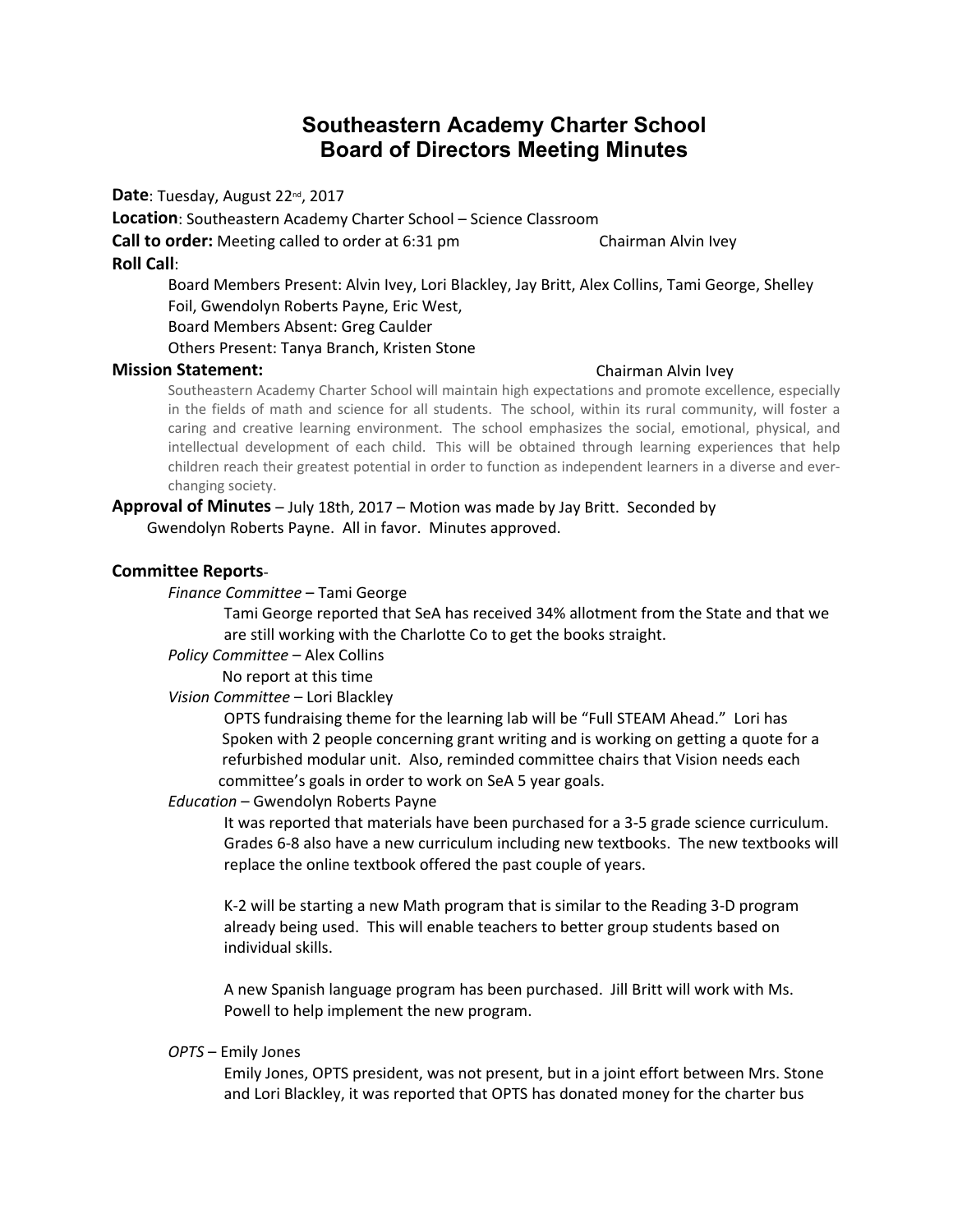rental fee for the school field trip taken in August, the school reading achievement program as well as \$250 to each teacher to use in their classrooms.

The OPTS membership drive is going on now and will wrap up the end of September. The class with the highest membership average will be rewarded with an ice cream party.

OPTS is working on a Thanksgiving "We Are Thankful" no-fuss fundraiser. More information to come.

After much discussion, OPTS has decided to move the auction to Spring 2018. An official date has yet to be determined.

#### **Report from the Principal – Kristen Stone**

*Enrollment* – Enrollment has held steady at 218 students. Several spots have been replaced because of withdrawals.

*Great American Eclipse Field Trip –* Initially the field trip was going to be school-wide. After some discussion with the teaching staff it was decided to not include Kindergartners. Everyone reported having a great time on the field trip. Many board members were able to attend. Students and chaperones were able to watch the eclipse and see how it affected the animals. Jay Britt asked Lori Blackley to relay a message to OPTS letting them know how much the Board appreciates OPTS paying for the buses.

Mrs. Stone reported that there is a program that can be used for the lottery. Parents will get a text with placement or wait list (including sibling preference) placement. The program runs about \$1400 per year. The Board needs to make a decision of whether or not we want to use it at SeA by November so training can be scheduled. Decision was made to put this on the agenda for the next meeting.

November  $9th$  and  $10th$  is the NC Teachers Conference. 12 teachers are attending.

#### **Report from the Financial Secretary** - Tanya Branch

Tanya Branch reported that repairs are completed on the roof and Calvin Ard was paid in August.

Jeff Kennedy completed the storage closet that will allow storage for Mr. McDaniel's equipment as well as props, etc. used by the Drama club. The closet cost \$1400 and Mr. Kennedy was paid in August.

At 6:54 pm, Chairman Alvin Ivey requested that the board go into closed session. Jay Britt made the motion and Gwendolyn Roberts Payne seconded. All in favor. Motion passed.

At 7:08 pm, Jay Britt made a motion to adjourn closed session. Lori Blackley seconded. All in favor. Motion carried.